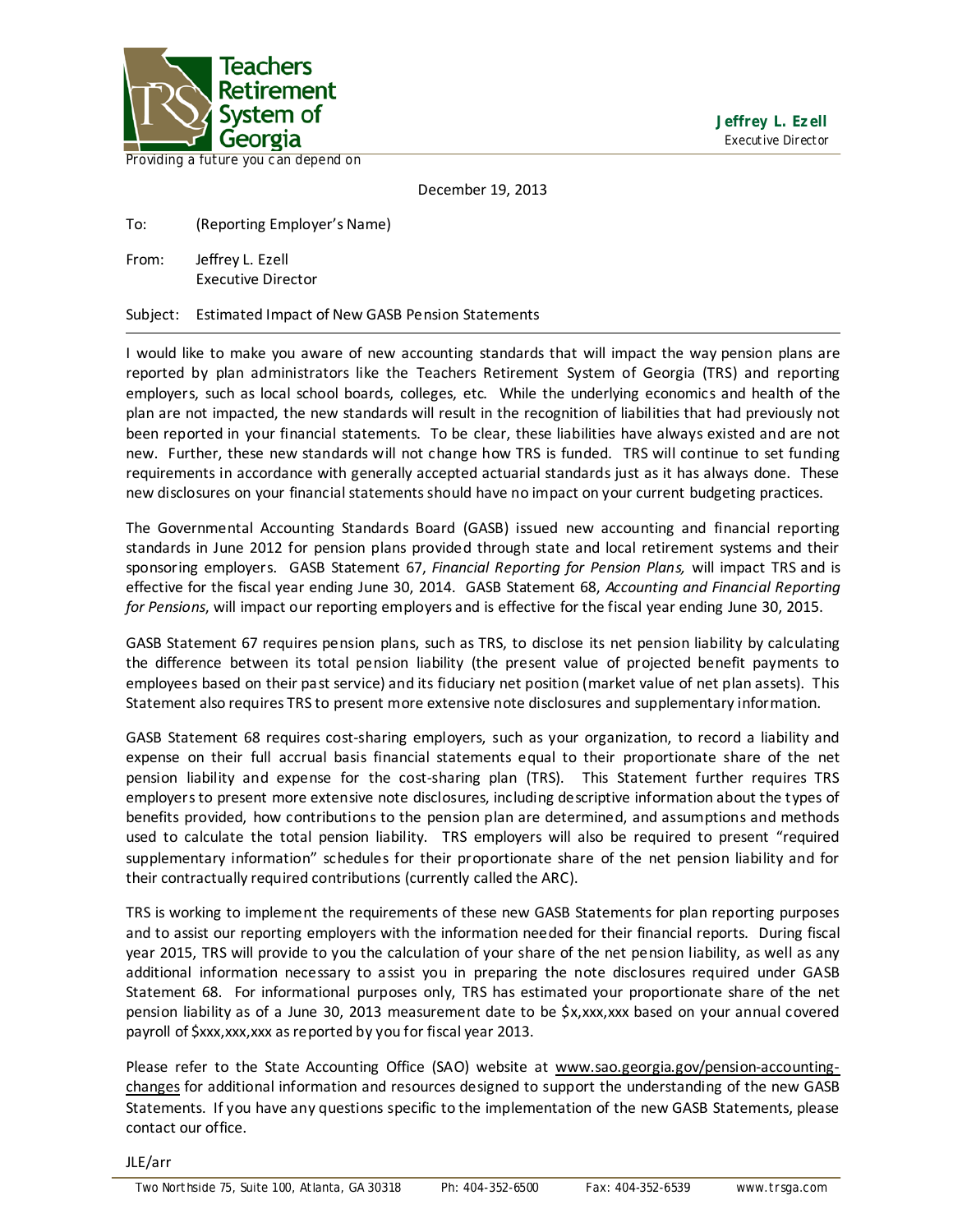# **GASB 67/68: Pension Accounting and Reporting FAQs**

### **Q: What is the GASB, and why does the State of Georgia comply with GASB standards?**

**A:** The GASB is the Governmental Accounting Standards Board. It establishes standards for accounting and financial reporting by state and local governments and is the recognized, authoritative source for generally accepted accounting principles (GAAP) used by state and local governments to prepare their financial reports. Some of the State's key stakeholders are its citizens, bond rating agencies, and public bond markets. These financial statement users have more confidence that the information reported by the State is consistent, comprehensive, and fairly presented when prepared in compliance with GAAP. Bond stakeholders, in particular, expect the State's financial reports to be prepared in compliance with GAAP.

### **Q: What's new in the GASB pension rules?**

**A:** The primary change is that accounting for pensions will no longer be based on contribution or funding levels. For accrual basis GAAP statements, employers in multiple employer, cost-sharing plans (such as TRS) will be required to record a liability and expense equal to their proportionate share of the collective net pension liability and expense.

The net pension liability will be the difference between the total pension liability (the present value of projected benefit payments to employees based on their past service) and the plan's fiduciary net position (mostly investments reported at fair value) set aside in a trust and restricted to paying benefits to current employees, retirees, and their beneficiaries. The new rules also require cost-sharing employers (such as local school boards, colleges, etc.) to present more extensive note disclosures, including descriptive information about the types of benefits provided, how contributions to the pension plan are determined, and assumptions and methods used to calculate the pension liability. Employers will also present required supplementary information schedules with multiple years of information about their proportionate share of the net pension liability and their contractually required contributions.

These changes are effective for plan financial statements (TRS) in fiscal year 2014 and for employer financial statements (TRS reporting employers) in fiscal year 2015.

### **Q: Do the new GASB standards establish requirements for how governments should fund their pensions?**

**A:** No, the GASB concluded that it is not within its scope to set standards that establish a specific method of funding pensions or to regulate a government's compliance with the funding policy or method it adopts. Funding pensions is a policy decision for government officials or other responsible authorities to make. Therefore, the GASB established standards only within the context of accounting and financial reporting, not within the context of funding pensions.

### **Q: Will governments have to pay more each year for pensions because of the GASB's new statements?**

**A:** No, as mentioned above funding pensions is a policy decision for government officials or other responsible authorities to make. Therefore, the GASB statements will not affect what governments pay to fund the plans.

### **Q: How will these changes affect TRS reporting employers?**

**A:** TRS reporting employers (such as local school boards, colleges, etc.) will be required to record and disclose their share of pension expenses, liabilities and deferred items to the extent that the activity relates to their employees. Special rules apply if another non-employer entity is legally obligated to contribute directly to the pension plan on behalf of the employer government, but only if specifically defined special funding situation criteria are met.

### **Q: How will TRS reporting employers get the information required to be reported?**

**A:** Multiple employer pension plans sponsored by the State of Georgia (such as TRS) are currently working with their actuaries to develop a process for calculating proportionate shares for employers (such as local school boards, colleges, etc.) and non-employers with special funding situations. The plans are also working with their auditors to develop a plan for auditing the proportionate information so the auditors of TRS reporting employers may rely on it and will communicate employer and non-employer activity beginning with fiscal year 2015.